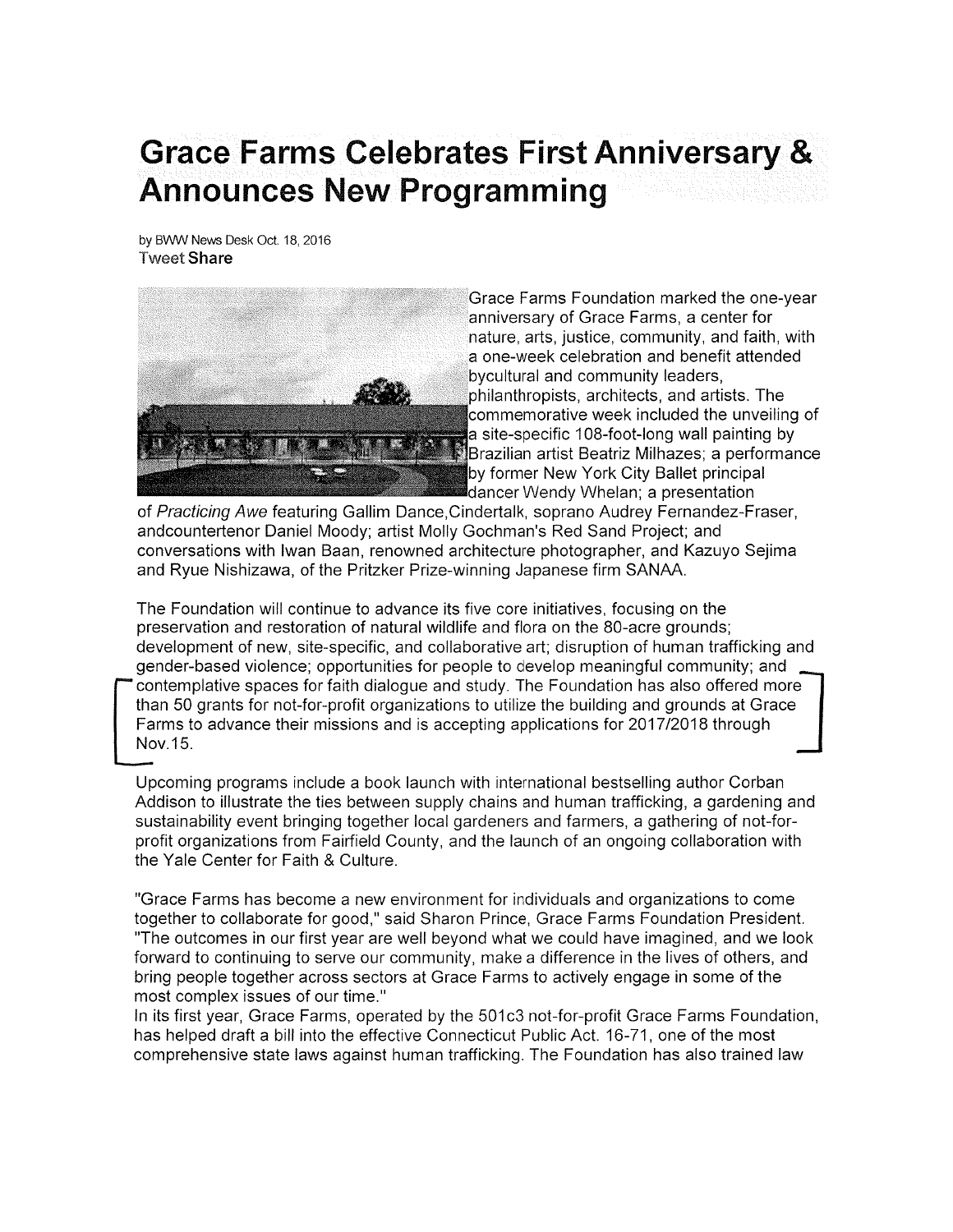enforcement on new data technology to disrupt child exploitation; helped revitalize the American Kestrelfalcon, which is threatened in Connecticut; recycled 3,500 lbs. of trash surrounding the Long lsland Sound; provided visitors and those in need with more than <sup>600</sup> lbs. of produce from the Community Garden; became a resource for established and emerging aftists to create and share their work with the public; and fostered community through monthly dinners and family activities. Grace Farms, with its River building and preserved landscape, continues to provide a range of free resources, including book borrowing in the Library, open gym time in the Court, access to curated art installations by renowned artists, and opportunities for visitors to explore faith in an open and natural setting. For more information about the Foundation's first year please click here.

## A Look Ahead

Over the next year, in addition to offering a wide range of programmed activities, Grace Farms will continue to encourage visitors to shape their own personal experiences and enjoy unstructured time throughout the grounds or in the acclaimed River building. A gift of open space to the community, Grace Farms is free and open to the public six days a week.

On Jan. 28, from 12-2 pm, the Foundation will highlight supply chain transparency and its tie to human trafficking with the launch of international bestselling author Corban Addison's new book, A Harvest of Thorns, at Grace Farms. The event will include commentary from Krishna Patel, Grace Farms Foundation Justice lnitiative Director; Ben Skinner, Principal and Founder of Transparentem; Kilian Moote, Project Director for KnowTheChain at Humanity United; Diana Mao, Co-Founder and President of NOMI Network; Livia Firth, Founder and Creative Director of Eco Age Ltd., who will screen her film, The True Cost; and Vanity Fair special correspondent Amy Fine Collins. Earlier this year, the Foundation was certified by Made in a Free World as an organization with a clean supply chain, free from connections to slave labor.

ln February, Winter Outing month, at Grace Farms will feature seasonal activities including snowshoeing, igloo-building, and cross-country skiing led by former Olympian, Leslie Krichko. Snowshoes will be available for rental all winter. ln the spring, the Foundation will host Community Kite Day for visitors to enjoy the warmer weather while flying kites, playing field games and enjoying barbeque.

On March 21 , from 9 am-12.30 pm, Grace Farms and Fairfield County Community Foundation's Center for Nonprofit Excellence will co-host a gathering for not-for-profit leaders in the region to learn from each other and collaborate to find innovative ways to create social change.

Throughout <sup>2017</sup>, in collaboration with the Yale Center for Faith & Culture (YCFC), Grace Farms will offer the Center's six-week course "Life Worth Living." The class will meet on Thursday evenings from Feb. 2 to March 9 to discuss a diverse range of philosophical and religious traditions to help participants reflect and answer the question: "What makes life worth living?" On April 5, the Foundation will also host an lnterfaith Seder at Grace Farms withlnterfaith Council of Southwestern Connecticut, Rev. Mark Lingle, Rabbi Joshua Hammerman, and Dr. Kareem Adeeb.

Grace Farms will commemorate Earth Day 2017 on Saturday, April22 from 10 am-4 pm